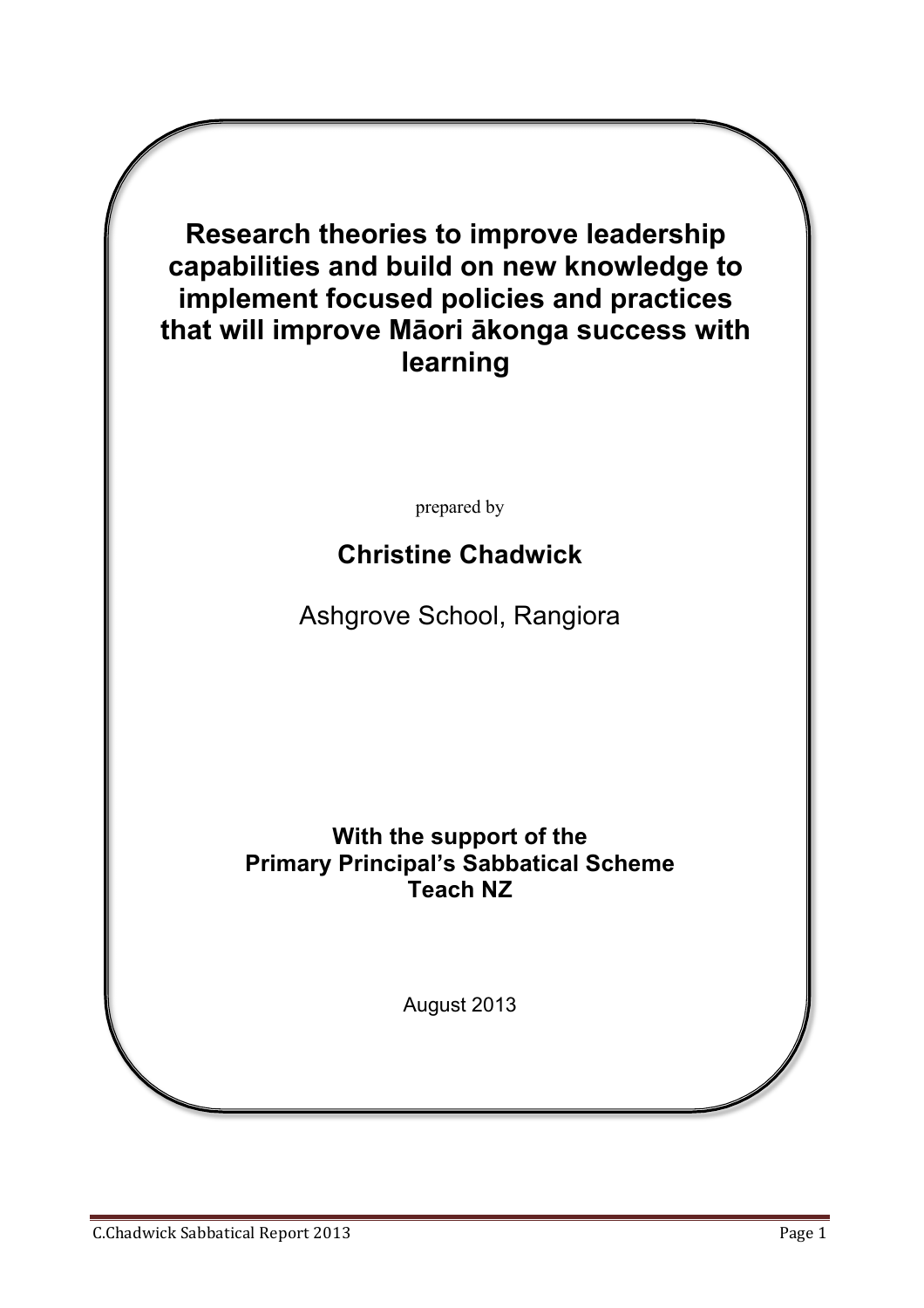## **Ko te pae tahiti whaia kia tata Ko te pae tata Whakamaua kia tina** *Set high goals and celebrate your successes*

# **ACKNOWLEDGEMENTS**

Thank you to the Ashgrove Board of Trustees for granting me leave to focus my efforts on this topic, to the Ministry of Education and Teach NZ for providing me the opportunity to undertake this sabbatical research.

I am grateful to Alan Malpass and Jo Davidson, Deputy Principals at Ashgrove School, for leading the school so ably in my absence and was very encouraging with my application. And to all the Ashgrove staff who assisted the Deputy Principals in whatever capacity to ensure quality teaching and learning for the school community continued at a high standard in my absence.

I am indebted to the professionals who assisted with my research as I delved further into this topic providing me with thought provoking questions and ideas that formed the basis of my report. My sincere appreciation for your professional opinions, feedback, information and comments that challenged my thinking to improve leadership practices.

During Term 3 2013, I had the privilege of meeting educationalists from all over New Zealand. I conducted interviews and held discussions with leadership teams in both primary and secondary schools. I am eternally grateful to those individuals for their time sharing their experiences and practices, these opportunities were very helpful in my putting together this report.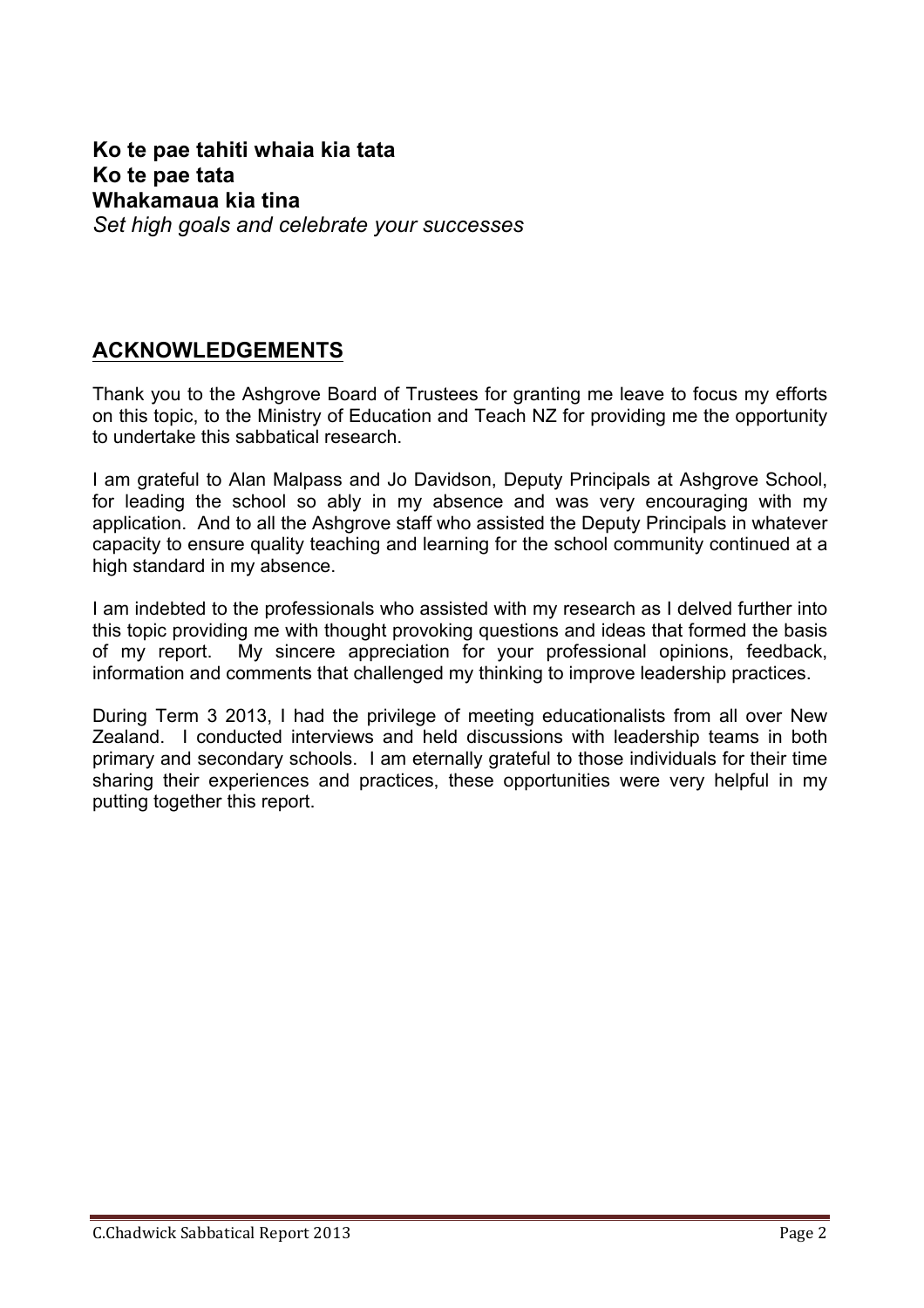# **EXECUTIVE SUMMARY**

A principal for 13 years, seven of those years I have spent at Ashgrove School a decile 9 school with 565 students situated in the heart of Rangiora, a rapidly growing township in North Canterbury. Our Māori population by most standards in the district is also rapidly growing from traditionally 2% of the school to what it is currently 7%. The prospect of more employment opportunities with the rebuild of Christchurch city 26 kilometres away is encouraging for the local schools as rolls have increased including that of Ashgrove.

At Ashgrove the students achieve high success academically as well as in other cultural and sporting activities. Previously for the majority of Māori students' success has also been achieved at or above the National Standard. Those students achieving below the National Standard participated in specific programmes that supported their learning needs, and close monitoring continued with the support of the special needs programme within the school

Change in the area created by natural environmental causes has also created a natural change in the learning community. The increased school population has added an increase in diversity of cultures and wider parental involvement in the school community.

All this has been welcomed however Ashgrove School management concluded, that to maintain the warm inclusive culture that existed prior to the change, care was needed when employing new staff.

With increased school population obviously we have an increase in identified students performing below expected levels and the data is showing a greater number of those underperforming are Māori.

My topic for this report was to look at theories and good practices where schools had made successful changes to enhance Māori student learning. The opportunity to observe, discuss, share ideas with those in leadership and teachers at the chalk board, so to speak, would provide the context to challenge my thinking as Principal. To come up with initiatives that could be applied in the Ashgrove School setting.

Clearly student voice is equally important to provide the authentic foundation for proof of success of these good practices and these would also have an influence on my considerations for future development at Ashgrove.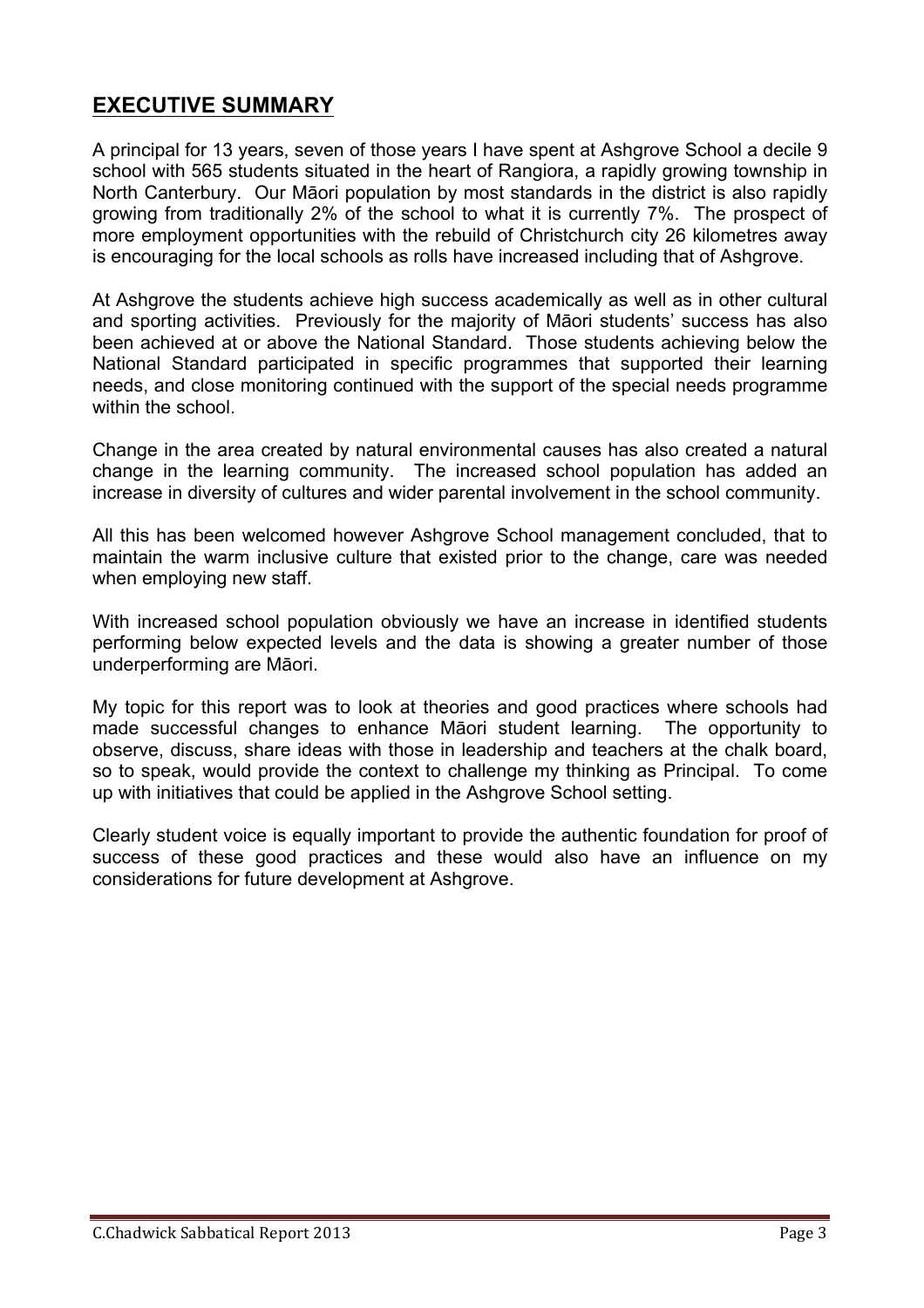### **PURPOSE**

To utilise the time to study and research, find out "**What works best for Māori achievement success"**

The number of our Māori tamariki performing below the expected level of achievement is on the increase.

The view that Māori tamariki will achieve well when they can feel successful as being Māori, is widely agreed.

That forming strong positive relationships with whānau and school is a practice that is seen to be successful.

I want to improve my leadership capability, build on new knowledge to implement focused policies and practices that will improve Māori ākonga success with learning at my school.

My view on what looked like best practice for Māori achievement success for Māori students at Ashgrove School, until this point looked like this;

- 1. The data told us academically most Māori students were achieving at the expected standard for their age and an increasing number performing just below
- 2. Teachers felt confident their Māori students' needs were being addressed and help was available to them
- 3. Parents appeared happy with their child's progress at school but when it came to holding hui very few attended and not all the aspirations of the community were expressed
- 4. School-wide attempts were being made to encourage the use of Tē Reo Māori in class and success at last with kapahaka happening regularly

I had the opportunity to hear Professor Angus McFarlane author of Kia Hiwa Ra! Listen to Culture – Māori students Plea to Educators. My thinking around success as Māori became challenged.

Further I had glossed over the Ministry document 'Ka Hikitia Managing for Success' but having participated in a workshop in 2012 I realised my understanding of cultural responsiveness needed extensive development.

The sabbatical leave would allow the opportunity to read extensively, talk with leading successful practitioners and management, hear the student voice on what success is for them and take from these ideas and implement where appropriate in our setting.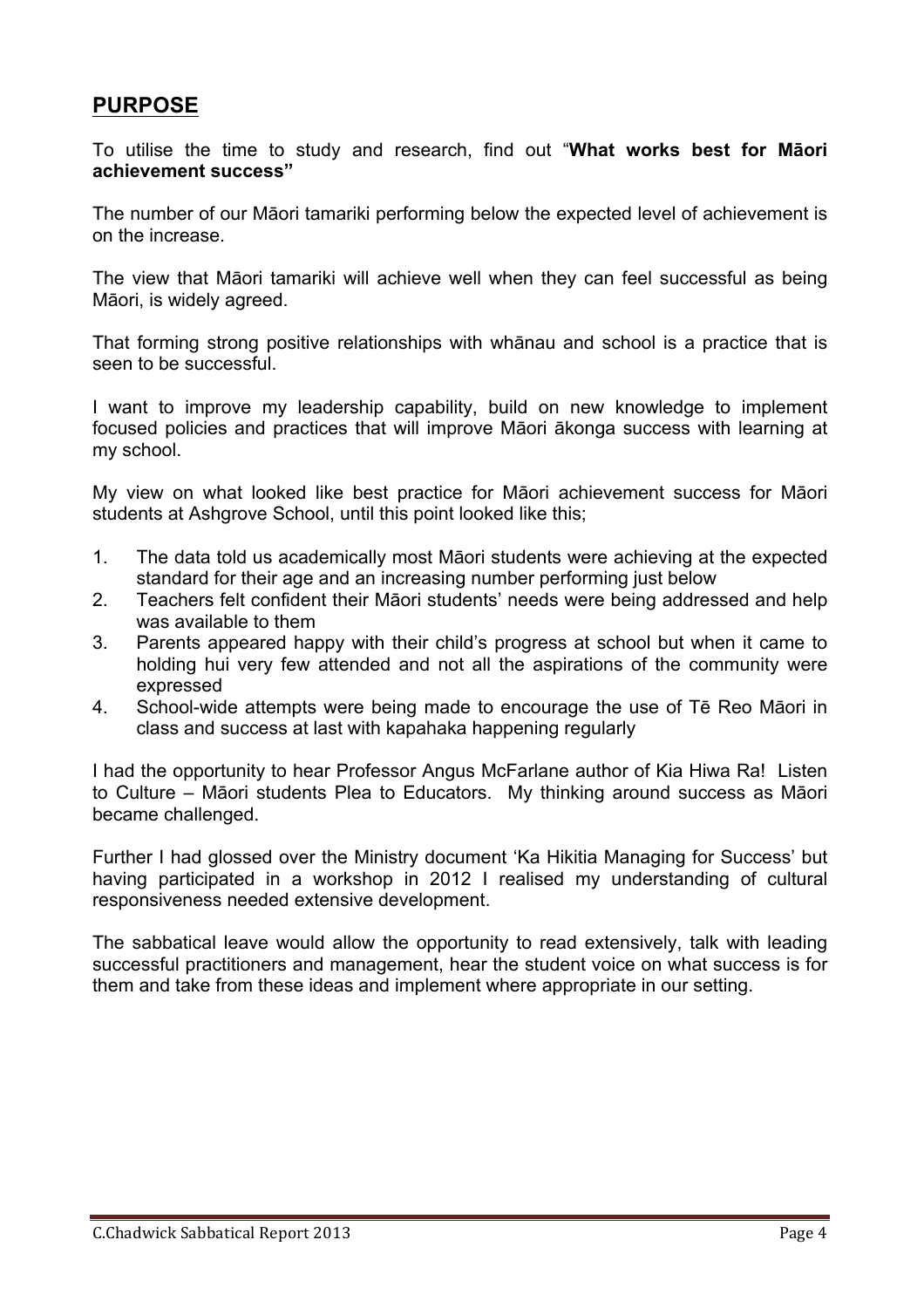# **RATIONALE AND BACKGROUND**

Ashgrove School is known in the wider community for its welcoming and inclusive atmosphere. Children are encouraged to do well and for the most part relate well to each other and with adults.

Whenever there is an event involving our children many whanau members and extended families attend. Yet with some reluctants our Māori whānau have found it difficult to engage with the school to discuss kaupapa Māori at Ashgrove School.

While the school is willing to build this partnership it has not always been successful in the past.

As tumuaki of the school I have a desire to extend the relationships that exist within the community and bring closer together ideas and aspirations that the school and whānau want and attempt to make it happen in the school.

Teachers are very positive and open to the idea to participate in Māori professional development with building confidence in the use of Te Reo in the class and inclusion of Tikanga Māori in the classroom programme. However all acknowledge it is not consistent and further commitment is really necessary for us to make a difference for our ākonga.

My brief was to research and visit schools with good practice in these areas and investigate ways our school community will be able to adopt methods that will engage Māori more with our school, that is, parents, relations, children and local iwi kaumātua, kuia.

Additional to that I looked at the practices in other schools that may provide opportunities for our school to enhance Māori student learning success.

To begin with during July 2013 I attended a week long seminar in Wellington called "Picking up the Pace" accelerating success for Māori Students provided by T.R.C.C (Teachers' Refresher Course Committee).

I met with several teachers and Principals with a similar kaupapa (theme, strategy) and participated in conversations and interviews arranged during the week with visits to individual schools following the seminar. Information was gathered from six schools by means of interviews and attending workshops.

Student's voice is also important in this process and I had the privilege to hear 5 Māori students aged from 12 to 16 from different school types in Wellington explain their learning success and aspirations for the future as a result of the good teaching and learning practices they had experienced.

This report presents the findings of those opportunities and the conclusions that will help the practices at Ashgrove School moving forward from this experience.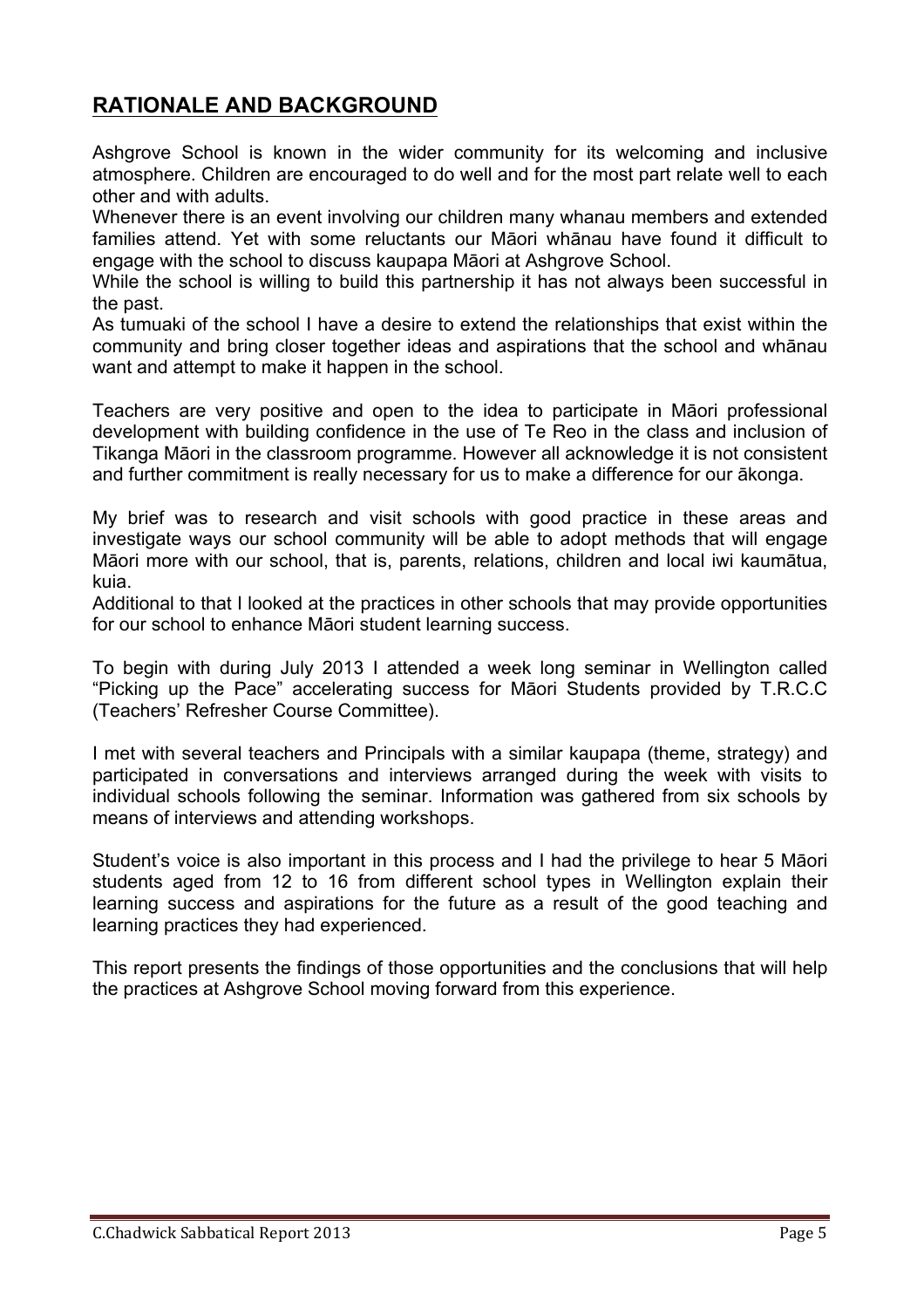## **ACTIVITIES UNDERTAKEN**

- Attend "Picking up the Pace" Accelerating success for Māori Students seminar  $22^{nd}$  July -  $25^{th}$  July 2013
- Read extensively material from
	- 1. Ministry of Education Te Mana Korero Teaching and Learning relationships that support Realising Māori Potential Teachers as Learners; improving outcomes for Māori and Pasifika Students through Inquiry Ka Hikitia – Managing for Success Māori Education Strategy
	- 2. Articles in such magazines as STA news What can I do about Māori Underachievement by Dawn Lawrence
	- 3. ERO reports 2008 Partners in learning: Schools' Engagement with Parents, Whānau and Communities, 2010 Promoting Success for Māori Students, Schools Progress, 2013 Accelerating the Progress of Priority Learners in Primary Schools
	- 4. Kia Hiwa Ra! Listen to Culture Māori Students' Plea to Educators by Angus Macfarlane
	- 5. Article Creating Culturally Safe Schools for Māori Students Angus Macfarlane, Ted Glynn, Tom Cavanagh and Sonja Bateman
- Carried out interviews, held discussions with educators from six different schools during August of 2013 as part of the sabbatical leave. The evaluative question posed for these schools was:

"What successful practices has your school used that promote learning, engagement, progress and achievement for Māori students" and

"In what ways have you successfully engaged with your Māori families to promote an inclusive partnership."

In order to answer these questions I sought to speak to Leaders responsible for Learning and Achievement of the schools and have conversations with classroom teachers and students.

Where possible:

- $\triangleright$  From key staff find out the initiatives implemented to support Māori student success
- $\triangleright$  View data, collated to indicate the success of certain initiatives implemented
- $\triangleright$  Look at school charters, school targets, progress and achievement
- $\triangleright$  Ask about the professional development the school undertook for improving Māori student learning success
- $\triangleright$  Observe teachers strategies and responsiveness
- $\triangleright$  Talk with students how much do they know about their success
- $\triangleright$  Talk with leaders about the involvement with whānau building positive relationships
- $\triangleright$  Ask parents what has worked well for them and their child
- $\triangleright$  Where to next, has the school got an ongoing strategy to maintain the good practice implemented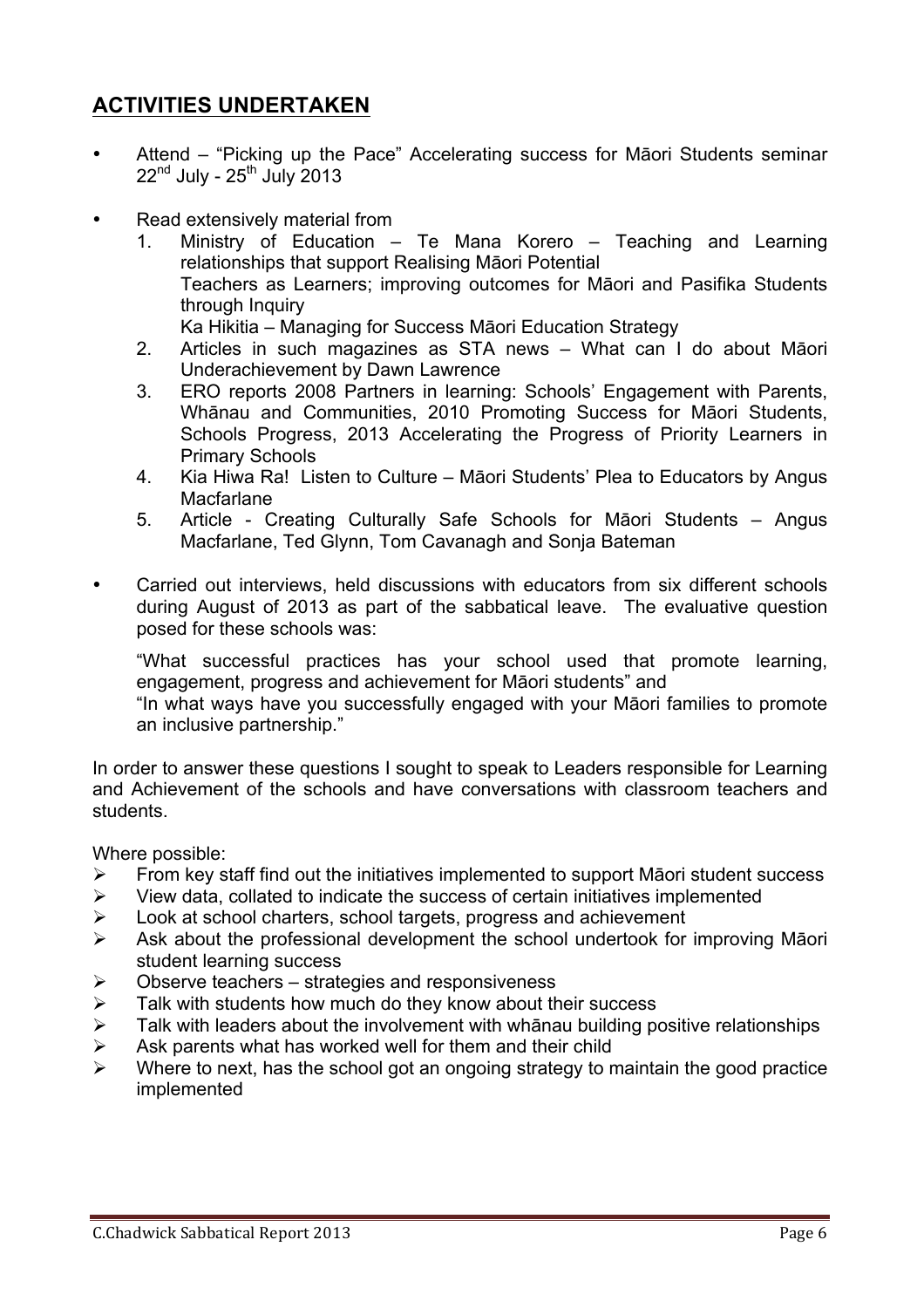From the findings of this approach I hoped to identify successful practices and use that information to support my leadership in developing a positive cultural response at Ashgrove School. One of my aims is that teachers will build confidence in their cultural responsiveness to Māori students and whānau.

Specifically for myself personally I want to use the findings of this research to refine my practice as a leader to enable my management team and teaching staff to reflect on their practices, have professional conversations, to bring about improvements for successful learning for Māori students at Ashgrove School.

My ideal is to have a full commitment to the learner and their achievements from a cultural perspective which recognises and builds on the learners' cultural identity and cultural experiences that make them unique.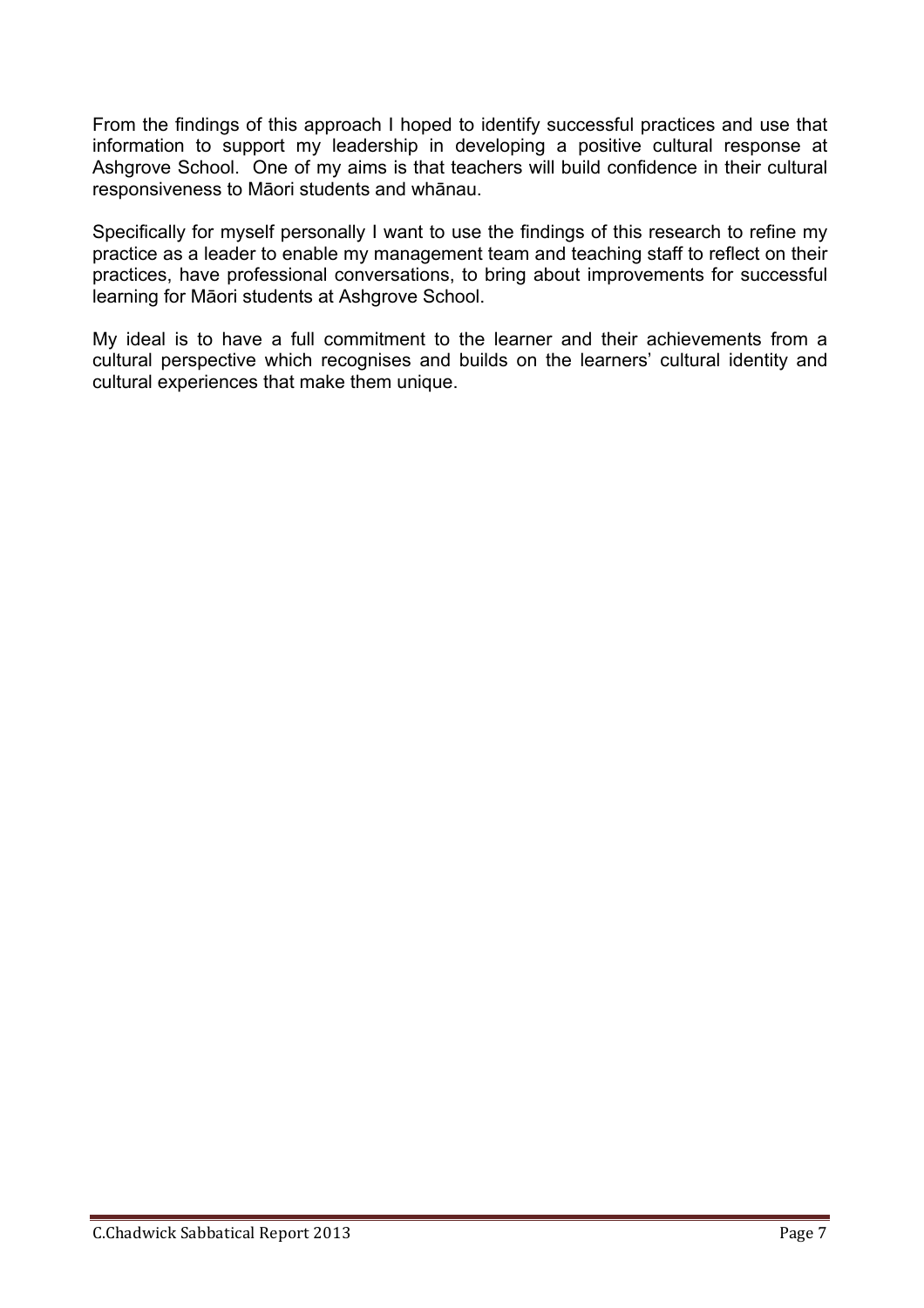# **FINDINGS**

Picking Up the Pace – Accelerating success for Māori Students

Five days of presentations and developing learning clusters visiting Takapuwahia Marae Porirua was a fantastic opening to my research.

High quality speakers with engaging topics set the scene.

- 1. Lisa Coleman an RTLB from Hawkes Bay challenged my thinking around the deficit thinking of Māori underachievement. The title of her presentation "Getting everyone on the waka, rowing the waka in unison." Second presentation – "Teaching as Inquiry" again, Lisa posed questions that challenged my thinking around changing teaching practices to raise Māori student achievement.
- 2. Tom Hullena Principal, Makoura College, added a new take on leadership and turning a school from a failing school to a school that is highly effective in promoting educational success. Makoura College has been part of the He Kākano project. From this presentation it was clear that a shift in thinking was necessary by the staff and management. Relationships were very important, staff had to move out of their comfort zone, Māori culture is now recognised, validated and incorporated into the learning.
- 3. Panel of successful educators talked about their school settings and the changes that made a difference for Māori students to be successful learners in those environments. The panel consisted of a Primary Principal from Johnsonville, Deputy Principal from a Hawkes Bay Primary School, a Drama Teacher from Wellington, a 2<sup>nd</sup> Year teacher from Wellington, a Secondary School Principal from Wellington.

Day 1 FINDINGS

- $\triangleright$  All the presenters were passionate about making a difference for Māori success, deficit theory sees diversity in life style, language and different learning styles as problematic.
- $\triangleright$  The idea that the lower the achievement in school is due to a problem with the student rather than considering the role of the school itself, their instructional practices, organisational structures, cultural understanding.
- $\geq$  Leaders and teachers have the ability to change this thinking it is about a change, a transformation of learning as described in the Ministry of Education document Ka Hikitia. "How things will change (key levers) p27
- $\triangleright$  What does a successful Māori child look like; being proud of who they are, engaged, confident, good stable family support to achieve success.
- $\triangleright$  As Māori having access to resources to support educational outcomes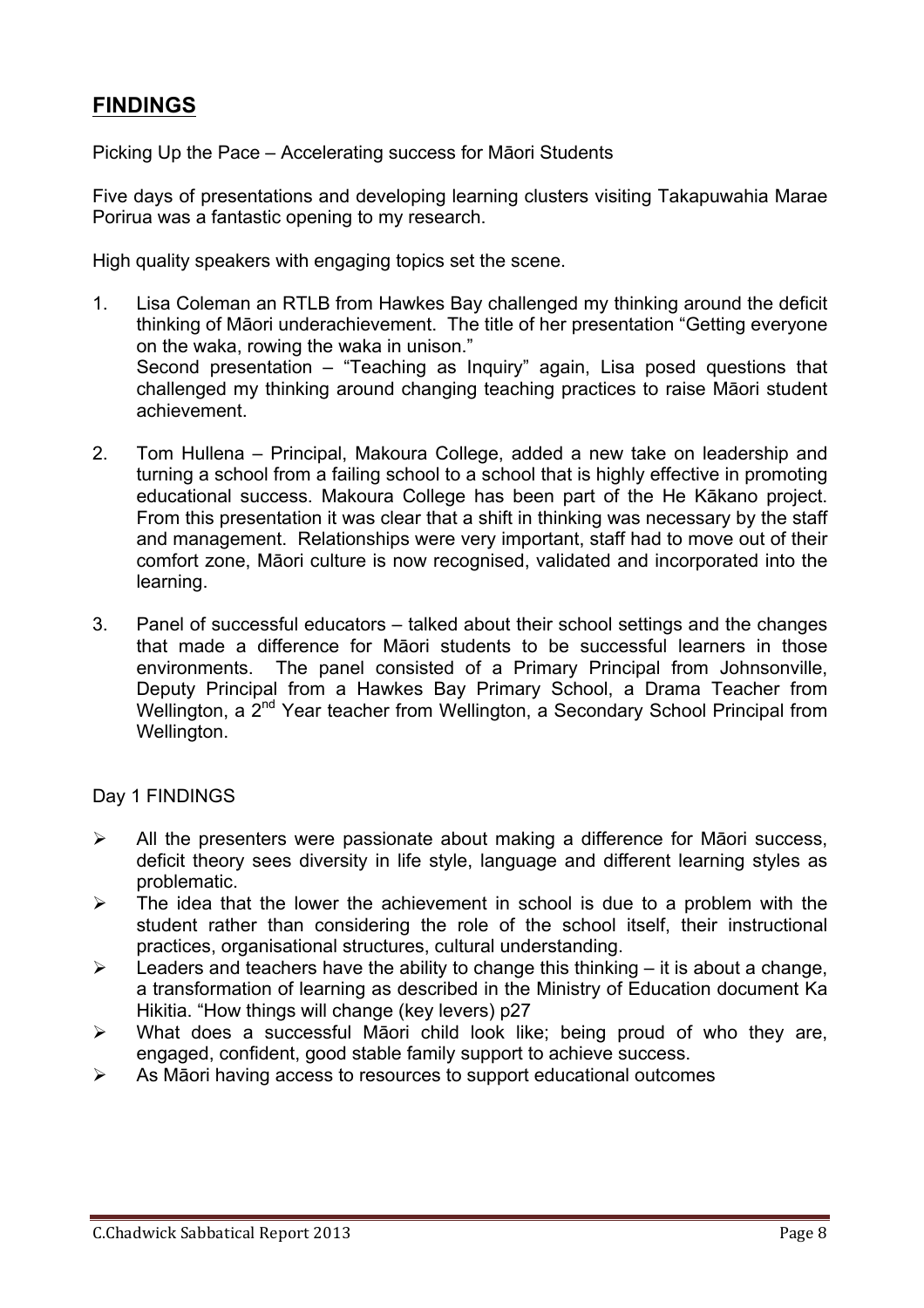**The success of New Zealand depends on Māori success and the success of Māori depends on their success as Māori. This will happen when Māori Culture is recognised and validated incorporated into the learning process. This will happen by personalised learning opportunities in place and a school curriculum relevant to Māori identity. The school must have an assessment process that helps foster success – so that success breeds success and mana builds mana.**

- $\triangleright$  We all must step up to realise the potential of our children to achieve success
- $\triangleright$  It is a challenge to move away from deficit theory but the potential to make a significant difference is possible
- $\triangleright$  It feels good to be a Māori student when; your teacher can say your name correctly, your teacher spends just that little extra time to explain something, your teacher recognises something done well not always focus on the negative things, the teacher knows me and I know them, the teacher respects me and I respect them. They care about me
- $\triangleright$  An exercise to try with your staff about how well do you build strong relationships with your Māori students and their family? Do we contact whānau when their child gets a successful result or achieves understanding?
- $\triangleright$  Good relationships are paramount to building motivation and respect then success is achievable
- $\triangleright$  Be genuine as with most children Māori students can see through the fake it's about being real

**"When you change the way you look at things – the things you look at change" by Max Planck**

## Day 2 FINDINGS

The workshops attended I aimed at providing some ideas for practical application for Māori Student Success at Ashgrove School.

- 1. Teaching as Inquiry Changing practices to Raise Māori Student Achievement
	- $\triangleright$  All about looking at current practices in the school / classroom
	- $\triangleright$  Teachers need to look closely at how they are teaching to ensure 100% engagement from their students
	- $\triangleright$  Focussed teaching is about using data gathered to target the right teaching required for Māori students to succeed
	- $\triangleright$  The mind shift will happen if the teacher values progress, values success for all, values improved student outcomes
	- > I read an article by Helen Timperley "Weaving Evidence Inquiry Standards to build better Schools" (NZCER Press). In summary using the range of assessment methods, consider the evidence very carefully, personalised analysis will provide deeper discussions and inform decisions to make a difference for children who really need it
	- $\triangleright$  Helen Timperley recommends teachers make inquiry more meaningful when they work collaboratively in the context of a professional learning community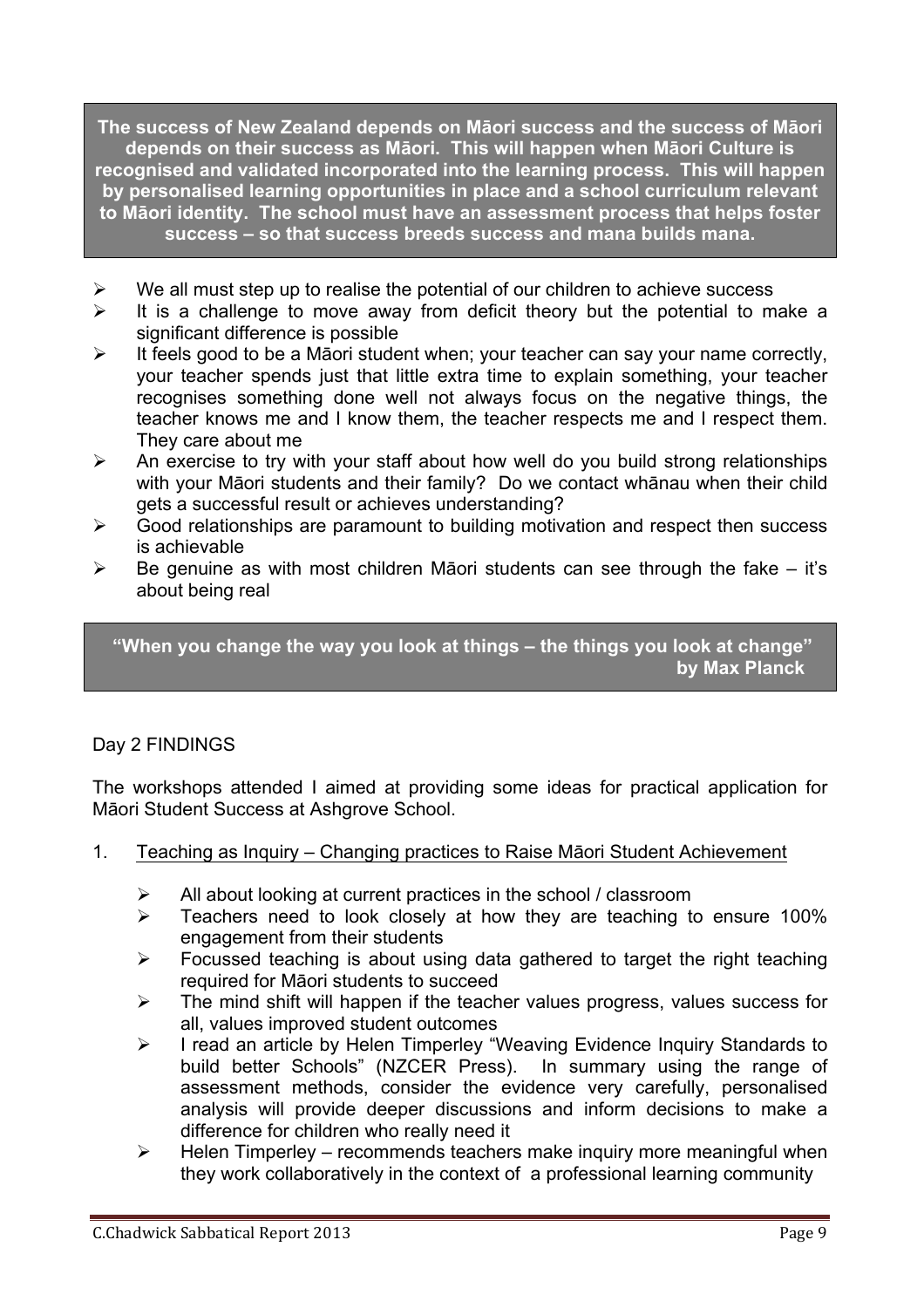- $\triangleright$  But she also says "Professional learning communities will only lead to improved student outcomes when they are focussed on becoming increasingly responsive to their students"
- $\triangleright$  Important to use teaching as an inquiry to strategize, come up with a plan most likely to help our Māori students to learn what they need to learn

#### 2. Developing Real Partnerships with your Māori Community

- $\triangleright$  Lakeview School Masterton newly merged school in the Wairarapa and their success story of how the Māori community got involved with the school
- $\triangleright$  Building partnerships takes courage and it helps if you can make a connection with one or two parents willing to commit time to the school
- $\triangleright$  Leaders need to go out into your community and be brave to talk about the school and children
- $\triangleright$  Start simple, with an invitation to be part of a group to develop an initiative, e.g. kapahaka group. Or we need an advisory committee to give the school ideas what we can do for you, our community
- $\triangleright$  Leader be prepared to attend each meeting include one or two other staff make sure the meetings are regular and with records of business
- $\triangleright$  Have a clear purpose for the meeting, e.g. creating an environment conducive to positive learning for Māori students to progress
- $\triangleright$  Student voice make opportunity for the children to have a say about what they want from their primary school, how to be treated by teachers and others. What do your parents expect of you and how will you achieve this?
- $\triangleright$  Be aware of pitfalls lack of understanding of the purpose for the gatherings, knowledge of what goals to be achieved. Use local resource people to gain the knowledge needed
- $\triangleright$  Full commitment from the senior management and that staff are all on board, a reminder that we all want the same thing improved achievement and learning success
- $\triangleright$  Be careful to not have competing agendas or little to no direction

**Ko te manu e kai** ā**na I te miro nona te ngahere. Ko te manu e kai** ā**na I te m**ā**tauranga, nona te ao The bird that consumes the berry his is the forest. The bird that consumes knowledge his is the world.**

### 3. Te Kauhua Phase 4 Central Hawkes Bay Cluster – A report after the first year

- $\triangleright$  Tamatea Rohe consisted of 3 Primary Schools and a High School.
- $\triangleright$  I had the privilege of visiting 2 of the three primary schools and met with a parent and the High School Principal and teacher of Māori after the seminar as part of my research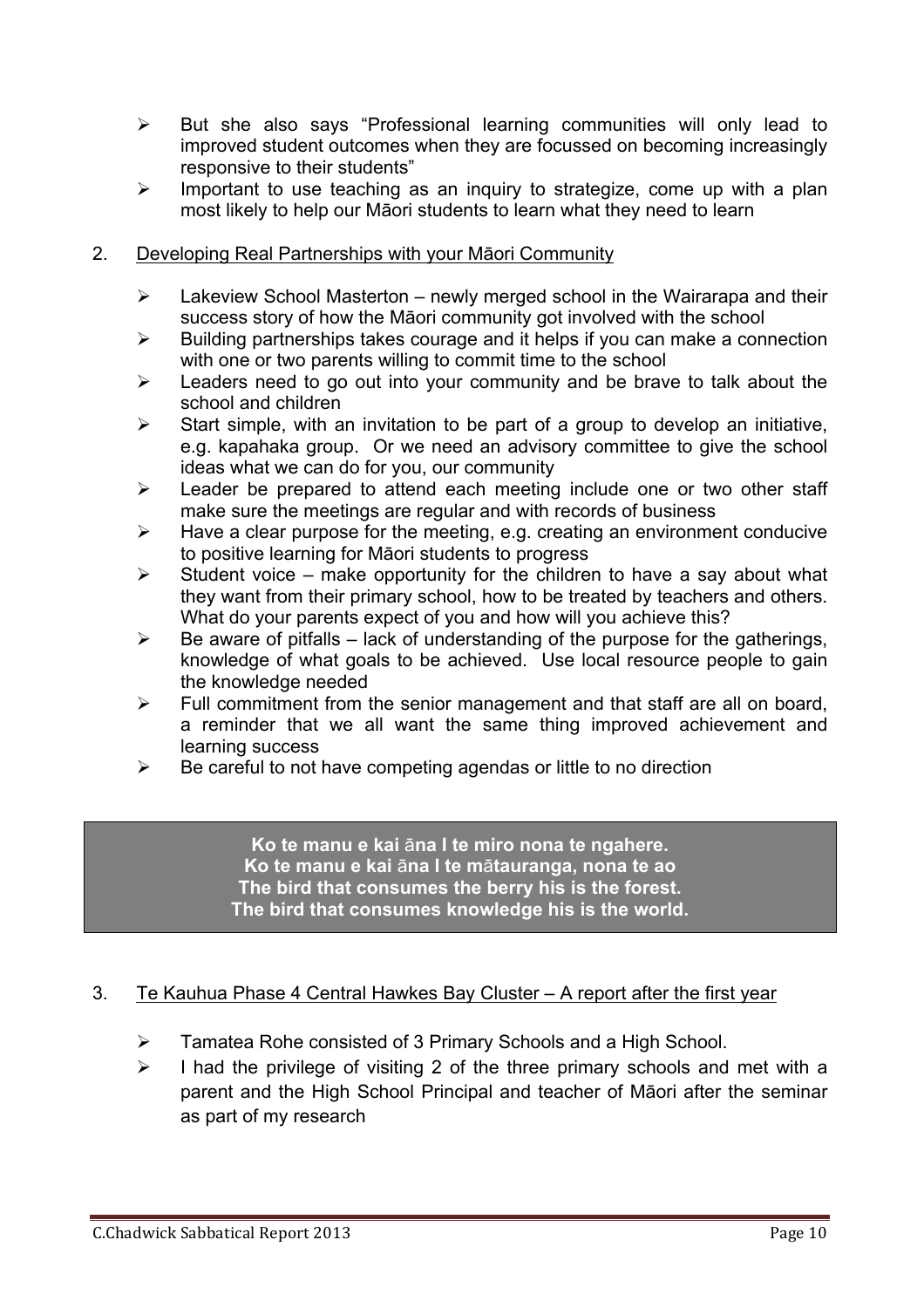- $\triangleright$  An initiative developed to extend engagement with whānau and Māori success. Te Kauhua initiative was supported and run by Ngāti Kahunungu Incorporated
- $\triangleright$  Whanaungatanga family relationships are very important, it is critical to develop strong partnerships and educators have a responsibility to do so
- $\triangleright$  The cluster developed a protocol of working together to achieve the same end. Improved partnerships with the local Māori community
- $\triangleright$  All attended a weekend hui at the local Marae. Teaching staff and administration staff
- $\triangleright$  Parents, kaumātua, kuia also attended. Leadership lead by example. Staff found out so much more about the local area, the families that live there and why. Information gathering was tremendous
- $\triangleright$  Authentic learning of local area, the people and getting to know the students real world (at home, on Marae) was an outcome of the hui
- $\triangleright$  The educators used charts to record the desires of the community for their children to be successful learners
- $\triangleright$  Students were surveyed questions designed by community
- $\triangleright$  Building trust and confidence is important, the cluster found that with the Principals and teachers attending the hui Māori community acknowledged the partnership wanted. Now the meetings are not always organised or run by the school leadership
- $\triangleright$  Whānau are involved more with the schools, Principals now invited to attend Tai whenua meetings, space on the school sites are available for the meetings to be held, e.g. kapahaka students and senior adults
- $\triangleright$  Meetings are meaningful consultation including the data for all to discuss analyse and reflect on school practice
- $\triangleright$  As a result less truancy, increased engagement with whanau, connections with family makes it a joint effort for the learner to succeed
- $\triangleright$  The cluster managed to get computers in homes for one of the smaller primary schools further in land from the larger township. Computer classes for the parents held at night to train parents to help their children at home
- $\triangleright$  Books in the home programme set up the effects of this was parents needing to strengthen their reading skills attended reading classes to help their children
- $\triangleright$  Teachers gained more confidence with parents to have the difficult conversations and parents' confidence grew such that if necessary a teacher could visit the home the visit was welcomed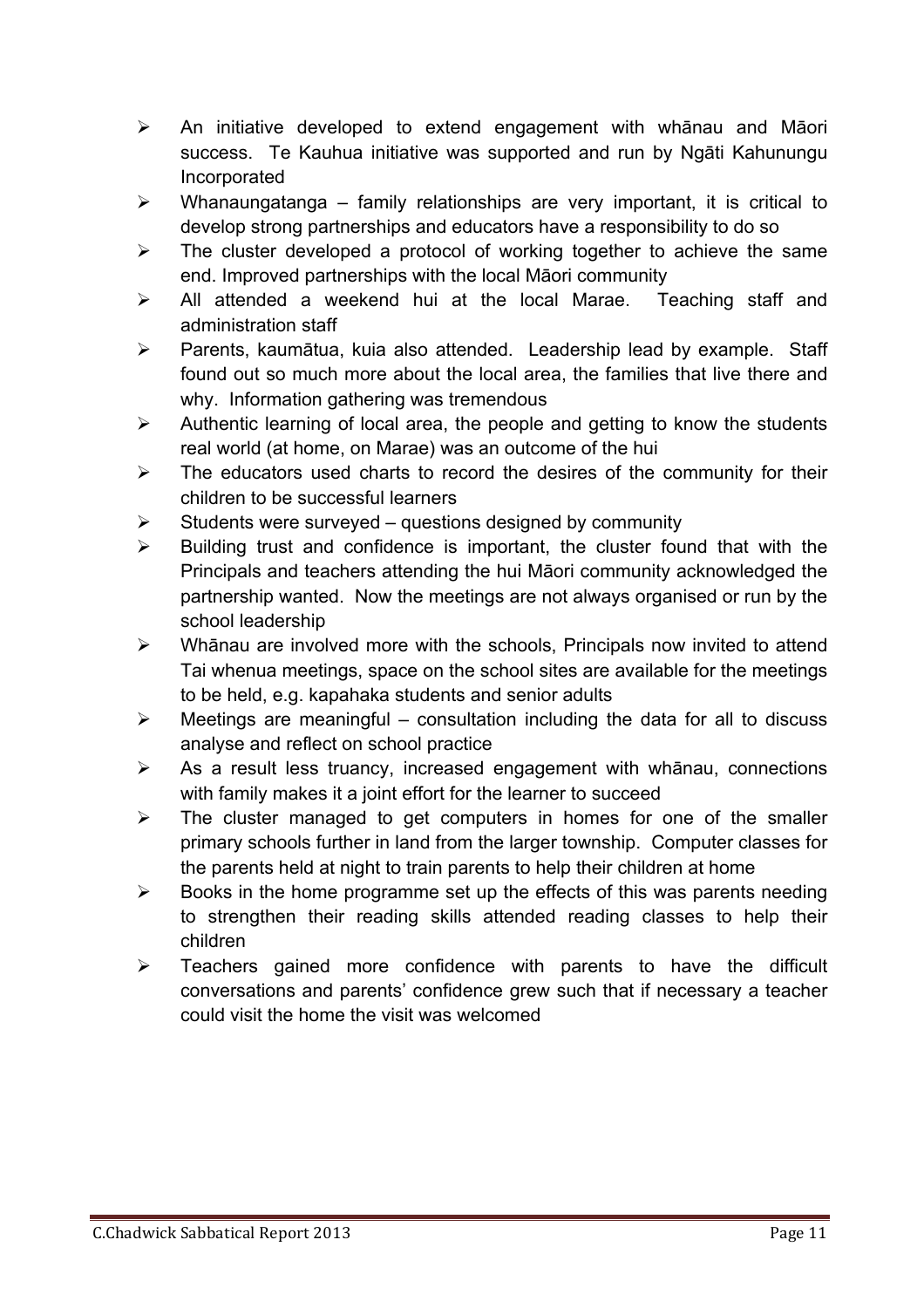### Day 3 FINDINGS

#### 1. Raising the Bar on Māori Achievement from an iwi perspective

- **Ko te kai a te rangitira he kōrero**
- **The food of chiefs is discussion**
- $\triangleright$  Best practice is where culturally responsive practices happen
- $\triangleright$  Success for all learners lies in the heart of the teachers
- $\triangleright$  Common sense would prevail, there will be courtesy and empathy towards others of a different culture
- $\triangleright$  Teachers would be conscious always of the Māori child and their world view
- $\triangleright$  Teachers have a huge influence and impact on a Māori child in their class
- $\triangleright$  Building strong relationships is important making connections with children, whānau
- $\triangleright$  Positive and Trusting relationships are essential for student achievement
- $\geq$  Teachers need to know that whānau is very important to a child a child is very important to the whānau
- $\triangleright$  Aspirations for a Māori child are the aspirations expressed by all the whānau
- $\triangleright$  Partnerships with whānau, hāpu and iwi are vitally important to stay connected
- $\triangleright$  Schools need to proactively seek the support of their Māori Community to help children understand local stories, providing context for learning
- $\triangleright$  Engage with local iwi for local schools

### 2. Māori Student Panel reflect on good teaching and their experience in education

- $\triangleright$  Panel consisted of 5 people, two students aged 11 and 13. The 11 year old at a Bilingual School, the 13 year old at a mainstream Intermediate. Two students aged 16 and 18. The 16 year old won a scholarship to attend a Baccalaureate Private School and the 18 year old at University. The  $5<sup>th</sup>$ person was a 1<sup>st</sup> year teacher who had been taught in Te Reo from Kōhanga Reo through to Kura Kaupapa
- $\triangleright$  All stated how they learn best, when
	- the child knows their culture is respected
	- the child felt valued and worthwhile
	- the child knew the teacher would listen
	- the child understood their learning and set goals to succeed
	- the teacher praises them when they made a big effort or achieved a good result
	- the teacher showed care and empathy
	- the teacher understood the challenges they experienced
	- the teacher explains again without making them feel bad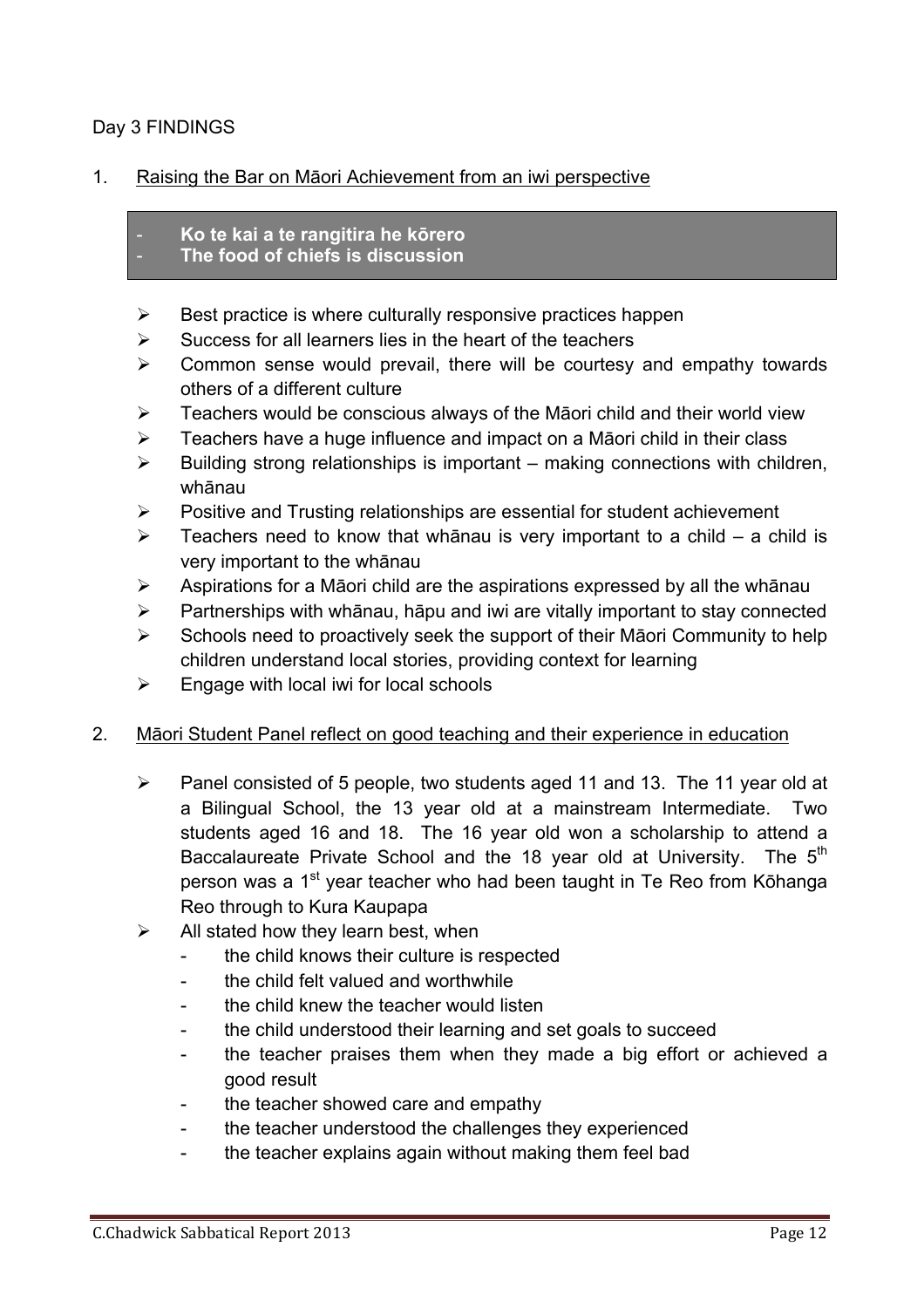- $\triangleright$  The panel of students spoke confidently about their aspirations for the future
- $\triangleright$  Because they were valued the students knew that they could achieve their goals
- $\triangleright$  The students recognised that the teacher who showed greater interest in them as a person and a learner gave them confidence in their achievements
- $\triangleright$  The panel expressed that if a teacher gave more of their time to the student it made all the difference to their understanding of the topic

### **What does success look like for the whānau?**

**"My son got a good half year report. He's writing sentences on his own. His math is good. He knows 1 - 20 on his own and doesn't need any help. His reading has improved and I know where he's at and where he's heading. Success as she put it was the feeling of being proud. It made me want to cry. Just knowing he's achieving, he must be happy." (Mum of a 5 year old)**

# **VISITS TO SCHOOLS / CONVERSATIONS**

A series of questions was asked of three schools' leaders. These questions were developed from the ERO Māori Success – Complementary Evaluation Framework.

### **Questions**

- $\triangleright$  What did Senior Leaders understand about the diversity of their Māori learners and how did they respond to their diverse needs and aspirations?
- $\triangleright$  How did Senior Leaders work with whanau and iwi to realise their educational success and aspirations for Māori children?
- $\triangleright$  How does the school environment design and practices reflect Māori Tikanga
- $\triangleright$  What practical steps did the school develop to strengthen relationships with whānau and iwi
- $\triangleright$  What have been the challenges to maintain the practices and partnerships gained working with whānau and iwi

### **Findings**

- Leaders explained a lot of the practices implemented were common sense ideas that could apply to all students in their schools
- Two of the three schools had low numbers of Māori students and most were performing really well. However relationships with the community was almost nonexistent except when the children were involved with a school performance or at a sports meet they would turn up
- One school approached the local kaumātua and invited him to bring along other elders to the school to meet the principal and teacher responsible for Māori. From this meeting the school formed a whānau committee
- Two of the primary schools were part of a cluster that included the high school and as part of a MOE / iwi funded initiative brought together the local iwi authorities and School leaders to look at the growing deficit data of Māori achievement and **Truancy**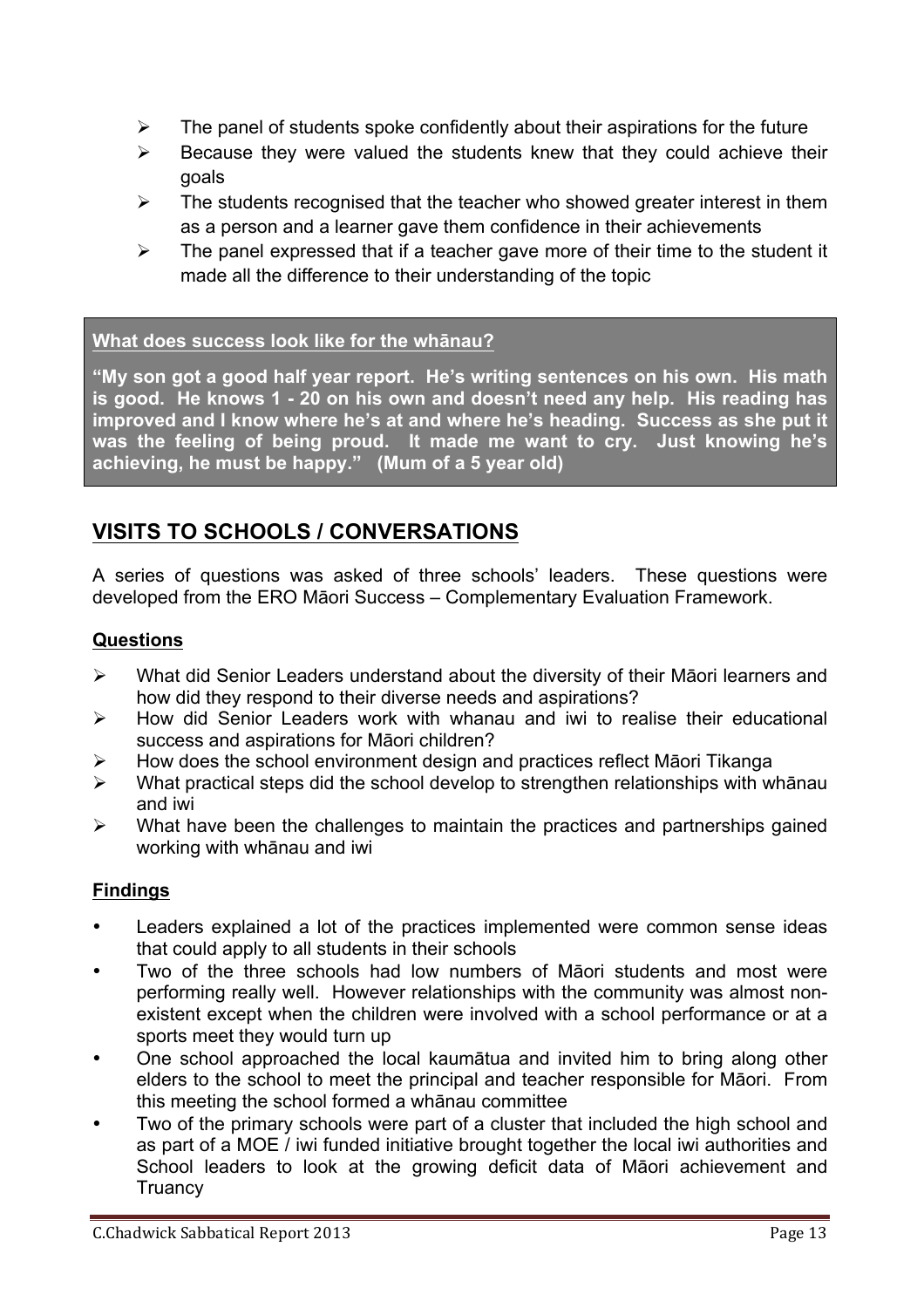- In all three cases the schools with the help of local iwi, kaumātua / kuia, developed a plan to initiate engagement with and build relationships with whānau
- The schools developed a strategic plan using ideas from several hui held, ideas included, transition visits to their high school, involving whānau with Truancy and Restorative Justice practices, kapahaka groups formed, regular parent gatherings – school leaders attended
- At the schools visited the displays in the foyers, corridors and classrooms Te Reo Māori was evident – these were mainstream schools. One High School had their own Wharenui with carvings by local past students trained by a local expert
- Teachers that were observed used Te Reo commands and instructions confidently in the class. When complimented how impressed I was one teacher explained earlier in her career she had pronounced a Māori child's name incorrectly, and the parent explained what significance the child's name meant to her family. This encouraged that teacher to improve her own knowledge and skill
- In all the schools there was a significant Māori person or whānau that was the key to opening the communications with the community. One school it was a grandmother who did voluntary work helping with the breakfast at school every day. Another school – it was the teacher who convinced a parent who dropped her children off every day to come into the classroom and help out
- Leaders worked closely with these people to bring other families into the school to discuss the issues of learning and parents were encouraged to look at the data and help with a plan to improve the statistics
- For one school increasing the reading levels for a particular group of students was a major concern – Books in Schools was introduced and the parents volunteered their time on a roster to come in and read to the children
- Once improved whanau involvement and partnerships were established one school found that the behaviour of children improved, less and less time was spent with off task behaviour, and discipline
- The schools all felt it was their responsibility to ensure the community was clear on the learning difficulties of some of the Māori students
- Within the school environment two schools ensured the families had a space that was user-friendly for parents to drop in and make a coffee. One of these schools principals explained that in his school, the parents had access to a space on school site with coffee conveniences, the conversations and ideas shared led to new initiatives in the school like the vegetable gardens, fundraising ideas for school equipment
- The Principal often appeared and discussed the developments for the school. Later down the track the gatherings were getting larger and there was a need to streamline the meeting with other senior leaders from the school
- So arrangements for guest speakers to participate in workshops, computer skills or sharing ideas of what works for improved learning results with overwhelming successful. One phrase that stands out was "What can this committee do for you"
- Formal gatherings are regularly held once a fortnight. Predominantly Māori attend this meeting. The principal always attended with maybe 1 - 2 educators attending on a regular basis
- The meetings are streamlined with a purpose, initially the committee looked at sharing ideas for kapahaka, environment signage, welcoming people to the school community, parents contributed ideas to help children focus on learning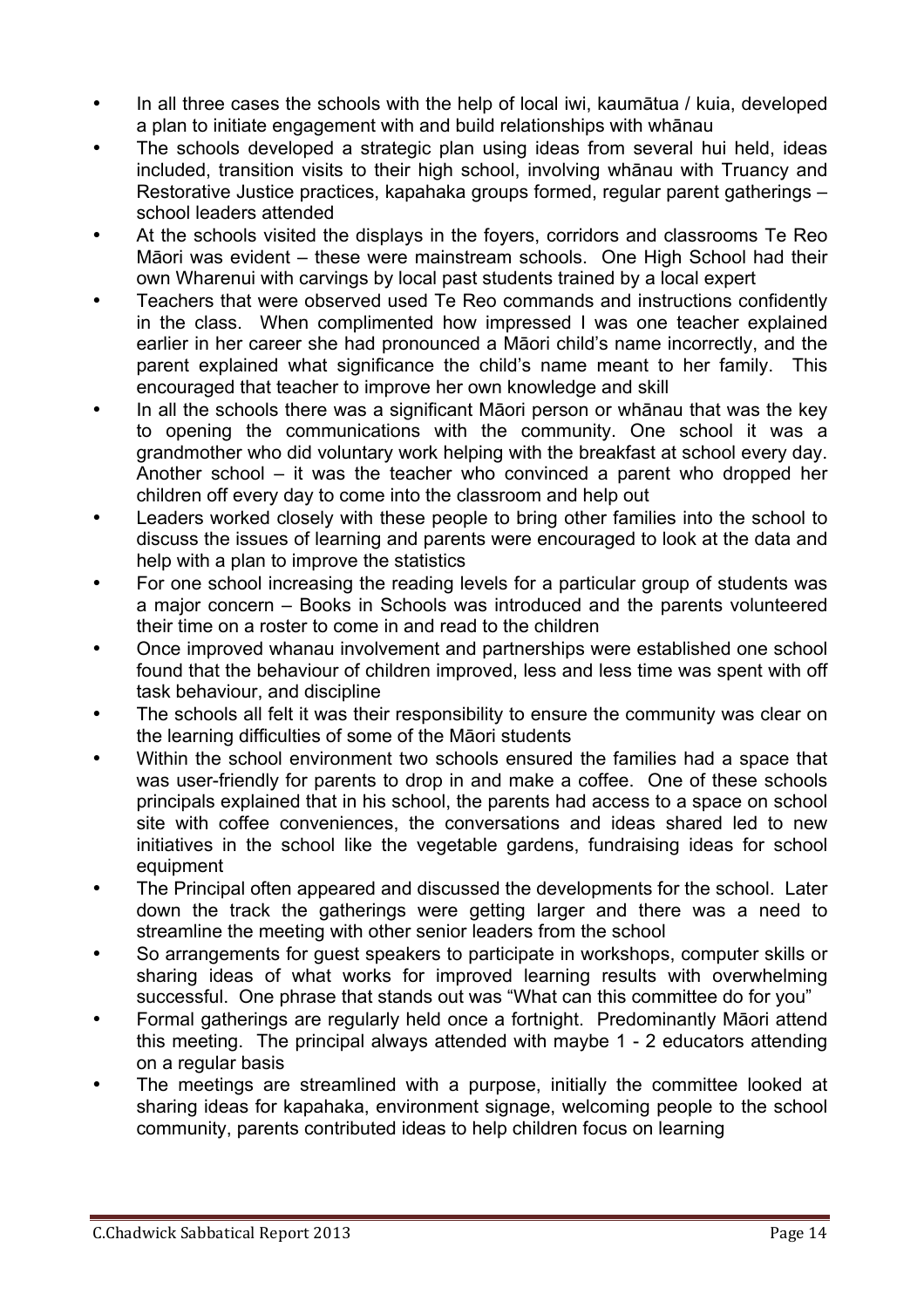## **IMPLICATIONS** and **BENEFITS**

To make a real difference that is sustainable over time there is a need by management to ensure there is continual review of the current practices based on what evidence is available. To tell the school what is working best for Māori students who are successful learners. Concurrently also review why the evidence is also telling us some Māori Students are not succeeding.

Creating an environment of inquiry into practices is a positive move in the direction of self-determination to improve our ability to make a difference for our Māori students. Teachers need to come to the realisation that they are the ones that make a difference to increased success. When the teacher continues to review their practice and make changes necessary. When the principal and the leadership team are continually looking at ways to improve the provision of education in their setting so will learning success be evident.

Principal and leaders particularly at our school are committed to improving educational outcomes for Māori. The evidence of learning success for Māori achievement indicates we could be doing better. Providing ongoing professional development for educators to build confidence in Te Reo Māori and Tikanga will be a step in the right direction.

The availability of support is possible through the Māori families of the school. All the schools investigated for the research report, had strong community relationships with whanau. Those relationships have continued to grow as the leadership and teachers have provided a welcoming learning environment.

There is evidence of Māori displayed, parents helping in the school, Māori ākonga showing leadership.

In cases where the schools created opportunity for parent voice and student voice the communication levels strengthened. This minimised conflict and provided a level playing field for constructive discussion that often led to a collaborative approach to improve the educational outcomes for the Māori student.

Beyond whānau working with local Iwi is also a challenge but can also have benefits. It is important to work together to ensure success for Māori students including everyone's views in the big picture of the schools strategic plan. This worked well for the Central Hawkes Bay Schools where all the school staff spent time with Iwi on the Marae to discuss improvements for local Māori students.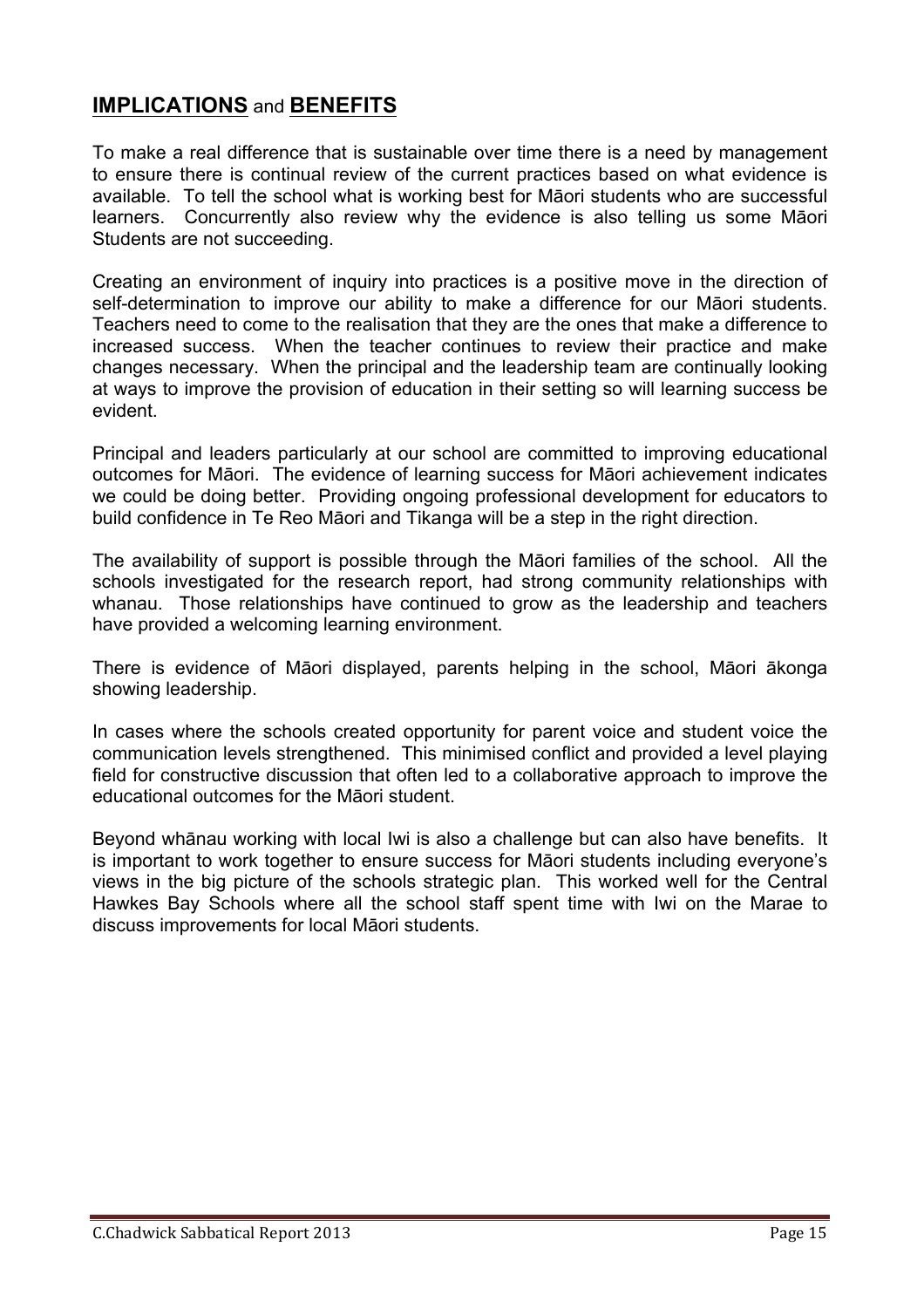# **CONCLUSION**

It is important to note that many well respected educators have delved into this topic before. I acknowledge from my readings of material and viewing some amazing practitioners the ingredient that motivates them all to help Māori ākonga to achieve success is interwoven with four main aspects;

- 1. When the educator has an understanding of the Māori student and their culture so the Māori student can advance their learning potential
- 2. A willingness and commitment to provide quality teaching to make a difference for Māori to be successful
- 3. An awareness of and a commitment to building and sustaining positive strong whānau relationships
- 4. Continual growth and support of colleagues provided by the leadership through professional development so that appropriate learning opportunities will be implemented

The next steps for Ashgrove School I believe is, to look at what we are doing and use the review cycle as provided from the ERO Māori Success – Evaluation Framework to look at building on the positive aspects that work well. Then plan for future innovations to further improve educational success for Māori students. This planning or strategy for future innovations needs to involve a range of people, from the school, the Māori community and students. Building strong partnerships with all that have an invested interest to ensure educational success for Māori students at Ashgrove requires careful consideration.

The Findings shared from the sabbatical experience will contribute to possible practices to implement. However the contributions made by the collective group needs to be discussed as part of the planning. To help it would be worthwhile to engage a facilitator to support the process.

The important consideration throughout must be about building relationships that can be sustainable over a longer period of time.

Māori learning success can only but improve when a clear plan is in place that has opportunities to work in a partnership, that is, the school and the local Māori community. Once educators have reviewed their practices, focussed professional development will strengthen their capabilities to improve achievement for Māori students.

The Principal's role is pivotal to ensuring these relationships are valued that the challenge to sustain this partnership is about good communication and listening skills. To be responsive positively in a way that the partnership remains connected. In other words keep local whānau informed, promote the success of Māori students, providing opportunities for leadership, ensuring Māori learners develop confidence in themselves as successful.

## **Ehara taku toa i te toa takitini, Engari he toa takitini.**

*Success is not the work of one, but the work of many.*

Report completed by Christine Chadwick